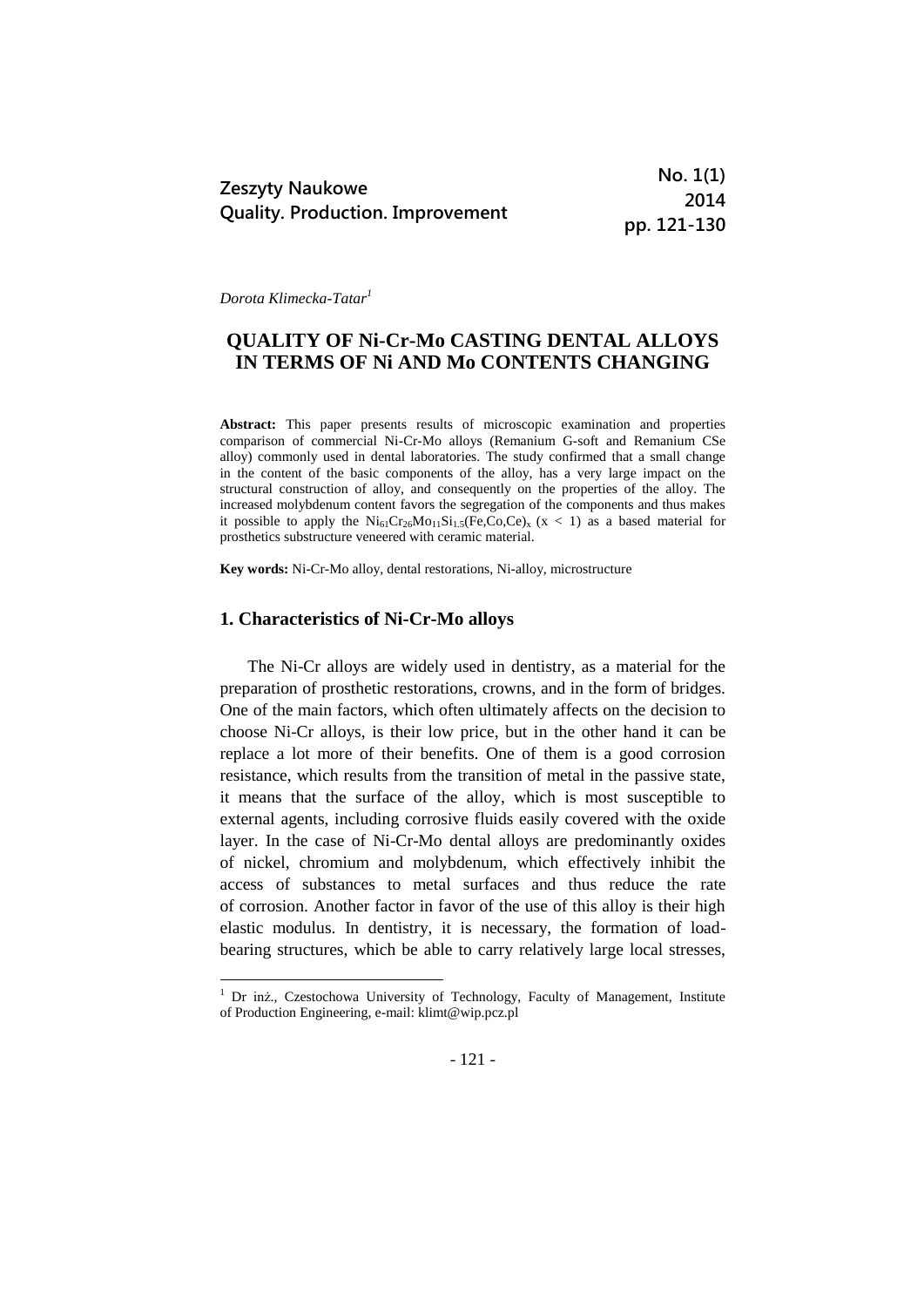|                                         | No. 1(1)    |
|-----------------------------------------|-------------|
| Zeszyty Naukowe                         | 2014        |
| <b>Quality. Production. Improvement</b> | pp. 121-130 |

maintaining the designed shape, while having a relatively small thickness (KORDASZ P., WOLANEK Z. 1983, MAJEWSKI S. 2000).

Due to the small amount of space that metal can take in the mouth, and additionally on its surface it must still be connected veneering materials, the dental technician is forced to create restoration (crowns and bridges) in this way to that their thickness in three areas: language, buccal and occlusal, does not exceed 0.3 mm. Therefore, the Young's modulus, which, depending on the individual alloying elements varies around  $E = 170$ GPa and it is satisfactory. Another feature, which can include improve the restoration quality is hardness. Hardness of Ni-Cr-Mo alloys clearly exceeds the hardness of many, much more expensive alloys on the dental materials market. Mean values measured by the Vickers for Ni-Cr-Mo alloys is about 200 HV. This value is optimal, and processing of the restoration, using a milling cutter is not difficult, however, provides adequate structural stiffness of prosthetic (CIAPUTA T., CIAPUTA A. 2009, KORDASZ P., WOLANEK Z. 1983, MAJEWSKI S. 2000).

The most common configuration, the percentage of the individual elements in the Ni-Cr alloys, is: nickel content between 60 and 80% at., while the amount of chromium is between 10-30 % at.. Other additives are: molybdenum, tungsten and beryllium. Despite its many advantages, in many cases, reconstructive dentistry is forced to abandon this alloy because a very large number of people are allergic to nickel, which automatically disqualifies its use in the biological environment (CIAPUTA T., CIAPUTA A. 2009).

### **2. The phase structure of Ni-Cr-Mo alloys**

Repeatedly carried out laboratory examinations on Ni-Cr-Mo alloys of, show their very good resistance to pitting, crevice and stress corrosion. Further, in a humid environment Ni-Cr-Mo alloys are especially electrochemical corrosion resistant (WWW.DENTERUM.DE, RADOMSKA K., KLIMECKA-TATAR D. 2013, ORLICKI R., KŁAPTOCZ B. 2003, RADOMSKA K., KLIMECKA-TATAR D., JAGIELSKA-WIADEREK K.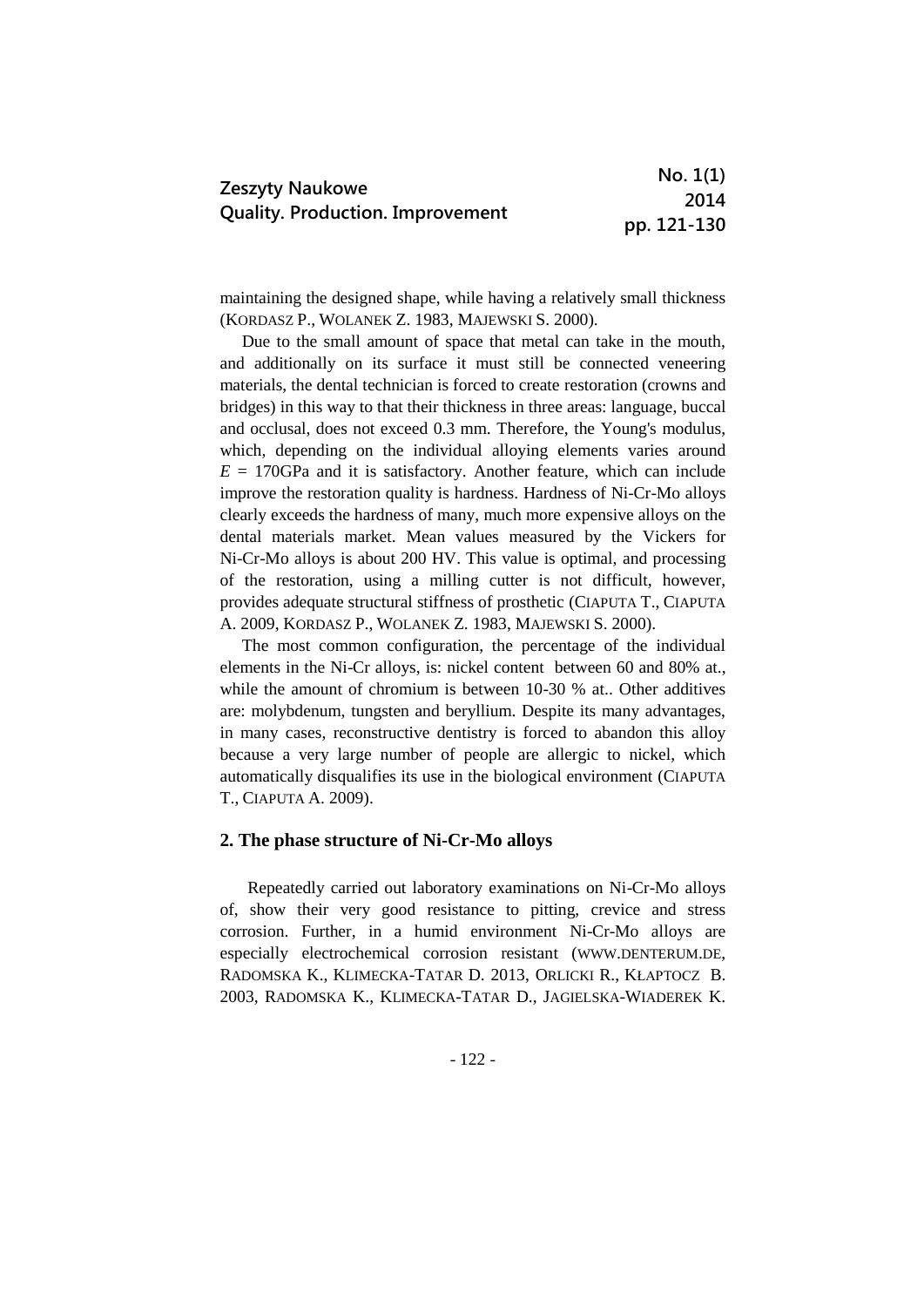|                                                                   | No. 1(1)    |
|-------------------------------------------------------------------|-------------|
| <b>Zeszyty Naukowe</b><br><b>Quality. Production. Improvement</b> | 2014        |
|                                                                   | pp. 121-130 |

### 2013, TURCHIAI P.E.A., KAUFMANB L., LIUC ZI-KUI 2006).

However, despite these excellent properties of Ni-Cr-Mo alloys, decisions regarding their suitability for use as biomaterial is not only biotolerant but also biomechanical. About biomedical properties of Ni-Cr-Mo alloys decide the thermodynamics and kinetics of phase transformation, as well as impurities and inclusions of other metals such as Fe, Co, Ce, Mn, B (impurities and inclusions directly affect to the long-term chemical stability and the proper mechanical properties).

On the basis of experimental data (TURCHIAI P.E.A., KAUFMANB L., LIUC ZI-KUI 2006) has been identified thermodynamic equilibrium phase system of Ni-Cr-Mo alloys composition similar to commercial alloy (named Remanium alloy), represented by two-dimensional Gibbs's triangles.

In the cases, it was found that above the 1250ºC temperature, seems to be only one stable phase, γ regular phase (face-center cubic - FCC). It is estimated that around 850ºC, the structure of an alloy containing 60% Ni, can be still single-phase but depending on the presence of alloying elements in the structure another phase can be formed. During cooling of the alloy from 1250ºC temperature small inclusions in the form of carbides can be formed (carbides inclusions may adversely affect on the corrosion resistance). Carbides formation in this case is effect of structures aging (the precipitation of the finedispersion of intermetallic phases). We have also observed the formation of phases based on complex crystalline structures such as phase  $\sigma$ ,  $\mu$ , or P, having a significant impact on the overall mechanics of alloys and their corrosion resistance.

Research confirms that in equilibrium state, at low temperatures, in all tested varieties Ni-Cr-Mo, should disclose the multiphase structure contains regular face-centered cubic structure  $\gamma$  (Ni rich), and one or two complex-type phase σ, μ, or P. Together with Ni-Cr-Mo alloy cooling γ-rich Ni phase is partly replaced by phases enriched in Mo and Cr (TURCHIAI P.E.A., KAUFMANB L., LIUC ZI-KUI 2006).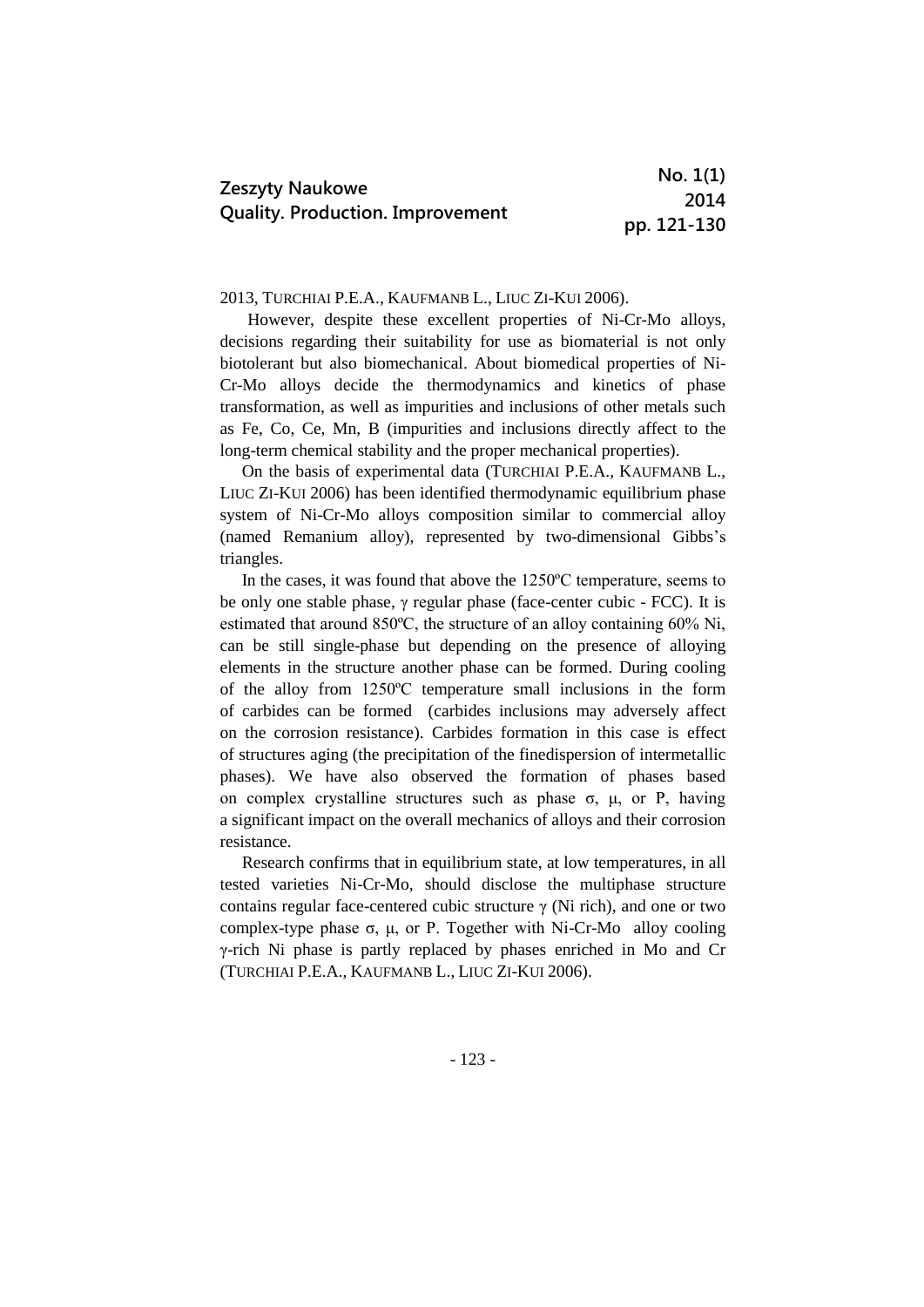|                                         | No. 1(1)    |
|-----------------------------------------|-------------|
| Zeszyty Naukowe                         | 2014        |
| <b>Quality. Production. Improvement</b> | pp. 121-130 |

#### **2.1. The commercial Ni-Cr-Mo alloy (Remanium G-soft)**

The Remanium G-soft is an alloy with chemical composition based on Ni and Cr with 5% at. molybdenum addition. The alloy composition comprises also approx. 26.5% at. Cr, 1.5% at. Si, and the additions of manganese and boron does not exceed 1% (Table 1). It is a specialpurpose alloy for casting of prosthetic structures such as crowns and bridges. For this alloy specially dedicated veneering material is composite. General properties of the alloy are shown in Table 2.

*Table 1. The chemical composition of the Ni-Cr-Mo commercial alloys: (a) Remanium G-soft, (b) Remanium CSe*

|                 | Remanium G-soft (a) | Remanium CSe (b) |         |
|-----------------|---------------------|------------------|---------|
| <b>Elements</b> | $%$ at.             | <b>Elements</b>  | $%$ at. |
| Ni              | 66                  | Ni               |         |
| $\mathbf{C}$ r  | 26.5                | $\mathbf{C}$ r   | 26      |
| Mo              |                     | Mo               | 11      |
| Si              | 1.5                 | Si               | 1.5     |
| Mn, B           | -1                  | Fe, Co, Ce       |         |

*Source: www.denterum.de*

Recommended to thermal treatment of Remanium G-Soft are methods such as: melting using the gas burner, melting using an electric arc, and the use of an induction furnace. After passing the liquid state, the surface is always metallic, mirrored. Heating the alloy to the liquidus point temperature, the material is ideal for casting. Many induction furnaces, has the ability to force molten metal into a mold, using a pressure difference. The optimum pressure for Remanium G-Soft should be in the range 250-450 Mbar. As a result of various errors that can occur at various stages of the metal structure preparation, some parts could be unevenly casted or destroyed during the release of molding. The usage of Remanium alloy give the ability to do not repeat the entire procedure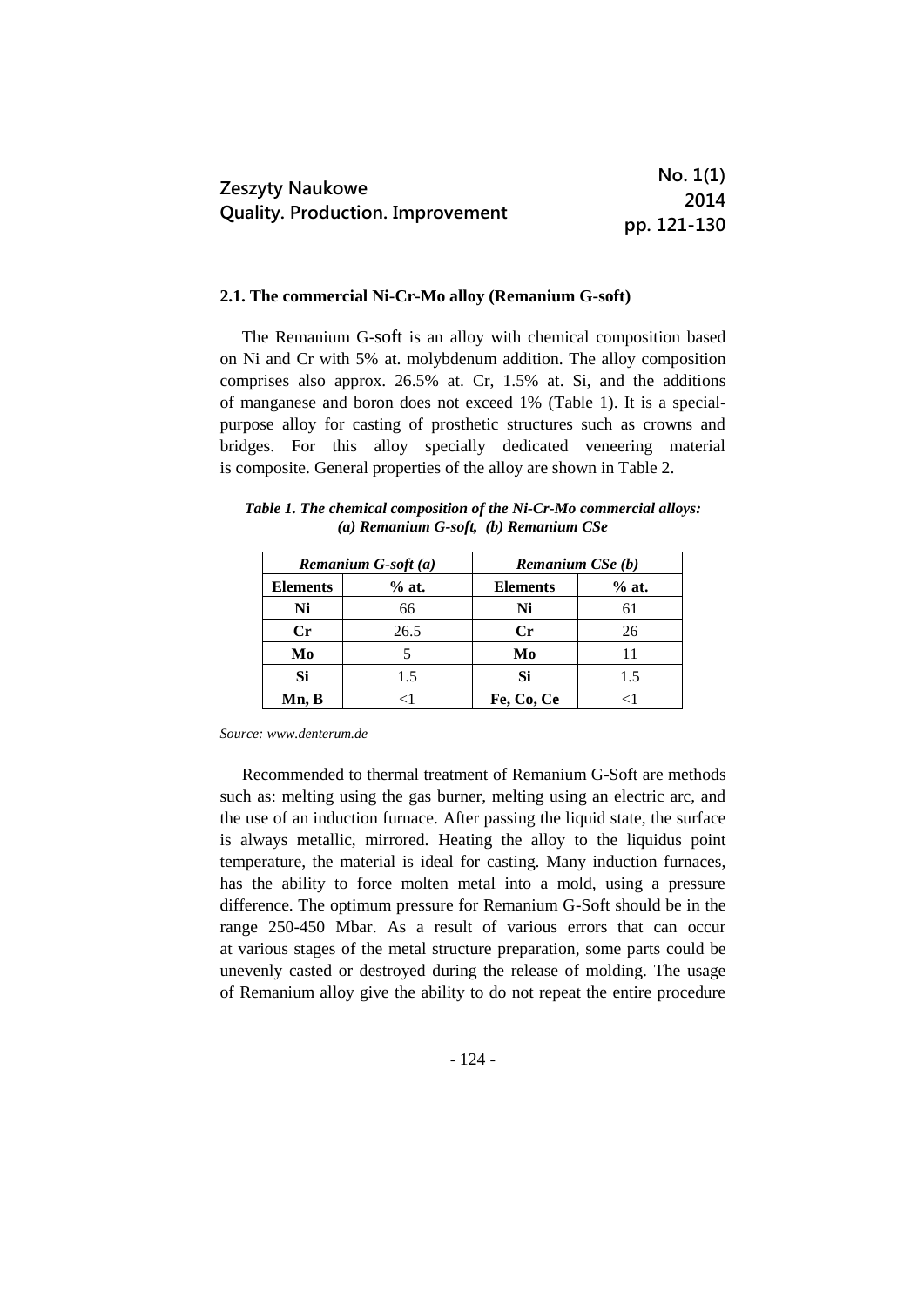|                                         | No. 1(1)    |
|-----------------------------------------|-------------|
| <b>Zeszyty Naukowe</b>                  | 2014        |
| <b>Quality. Production. Improvement</b> | pp. 121-130 |

but use a welding technique. Welding of Remanium alloy should remain basically interchangeable, the two methods: using a laser welding or TIG (WWW.DENTERUM.DE).

| <b>Properties</b>              | Remanium G-soft (a) | Remanium CSe (b) |
|--------------------------------|---------------------|------------------|
| yield strength, MPa            | 310                 | 340              |
| tensile strength, MPa          | 550                 | 580              |
| hardness, HV10                 | 210                 | 195              |
| max. elongation, %             | 8.00                | 15.00            |
| elastic moduluj, GPa           | 165                 | 170              |
| solidus point, °C              | 1210                | 1260             |
| liquidus point, <sup>o</sup> C | 1240                | 1350             |
| standards                      | ISO 22674           | ISO 22674        |

*Table 2. The basic properties of the Ni-Cr-Mo commercial alloys: (a) Remanium G-soft, (b) Remanium CSe* 

*Source: www.denterum.de*

### **2.2. The commercial Ni-Cr-Mo alloy (Remanium CSe)**

Remanium CSe is an alloy close in composition to Remanium G-Soft. The basis of this alloy is nickel, which was combined with 26% chromium and 11% molybdenum (Table 6.1). Although differences in components tend to be relatively small, they have an impact on individual parameters (Table 6.2). This alloy is used for casting crowns and bridges for ceramic veneering (WWW.DENTERUM.DE). As in the heat treatment of Remanium G-Soft, the Remanium CSe can be melted using three methods: melting with the gas burner, electric arc or induction melting furnace. When the alloy temperature increase to 1350ºC, the casting procedure can be proceed. In an induction furnace, uses the technology based on injection the pressure have to be in range 250-450Mbar.

The increased amount of molybdenum reduces the thermal expansion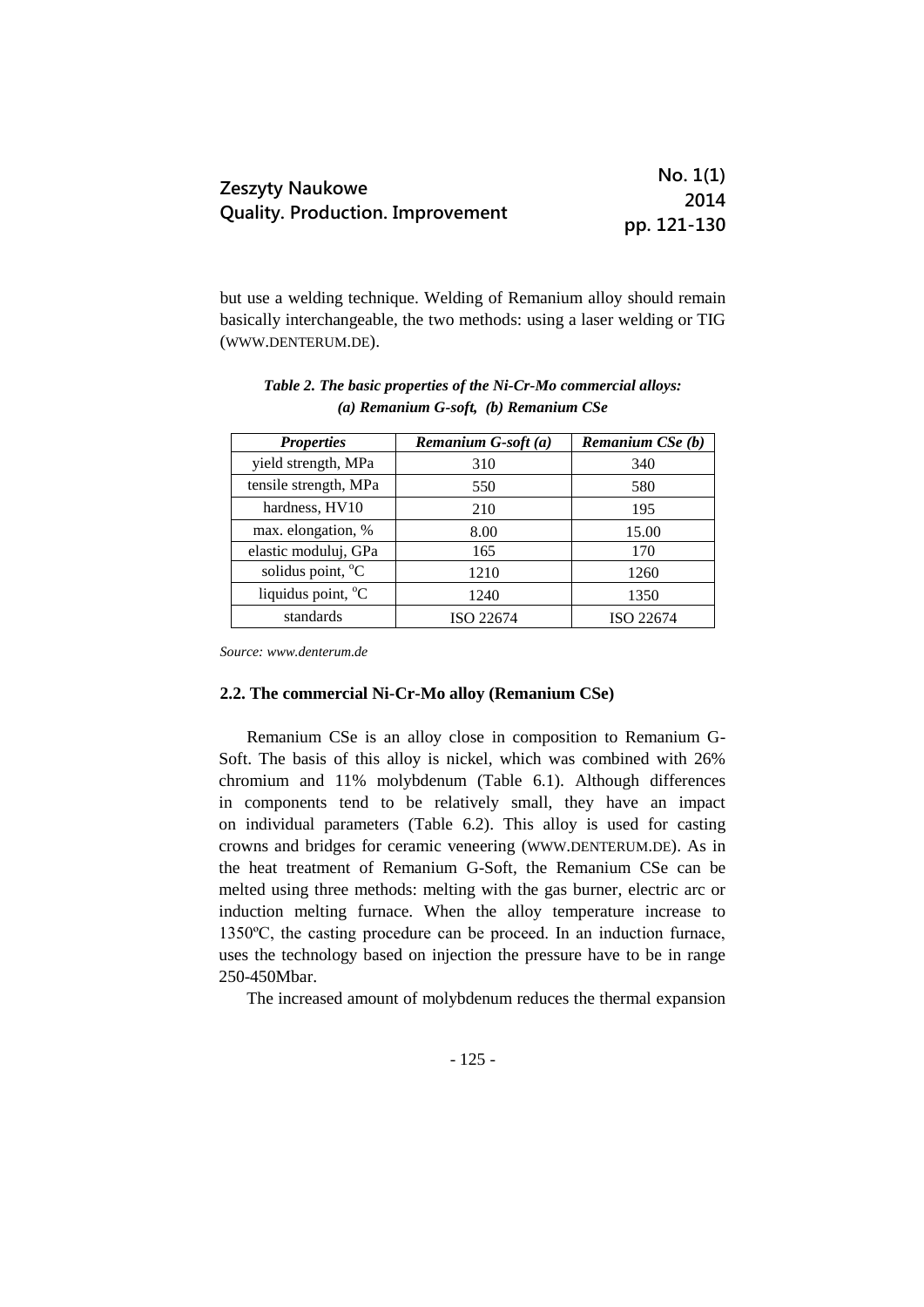|                                         | No. 1(1)    |
|-----------------------------------------|-------------|
| Zeszyty Naukowe                         | 2014        |
| <b>Quality. Production. Improvement</b> | pp. 121-130 |

of the alloy, and the Remanium CSe alloy characterized with thermal expansion coefficient  $14.10^{-14}$  K can be combined with the ceramic material. According to the producer information, repeatedly raising its temperature to applying the various layers of porcelain, does not damage its structure. In oral cavity has a high stability, high-percentage content of chromium and molybdenum additive makes it resistant to corrosion. In its composition are not toxic beryllium impurities, which presence is very harmful to the human body (WWW.DENTERUM.DE).

## **3. Classic method of the Ni-Cr-Mo alloy remelting - in prosthetic laboratories**

Preparation of metallic structures for prosthetic restoration associated with delivery of a suitable amount of heat to the alloy ingot to obtain the liquid alloy. For this purpose is most commonly used an electric arc (Volta's arc), which is produced by means of electric current. Through the use of thermal action of current, released by the approach of the two carbon electrodes to each other, the thermal treatment is carried out, the run time is controlled by increasing or decreasing at the same time of current intensity. Voltaic arc generating device consists a transformer, which primary purpose is to convert the alternating current (AC) with low intensity ratio 10A and high-voltage 220V, direct to current with low voltage and high amperage 40V, 40 A. Temperature generated between the electrodes may be up to 4000ºC. The disadvantage of using the alloy melting an electric arc generating device is alloy carburized effect, changing its chemical composition and consequently creating defects at the structural level, by increasing the amount of impurities (KORDASZ P., WOLANEK Z. 1983, MAJEWSKI S. 2000).

### **4. The results of microscopic examination**

In Fig. 6.1 and 6.2 the images of two compared Ni-Cr-Mo alloys structure are shown. In Fig. 1 there are presented pictures of multiphase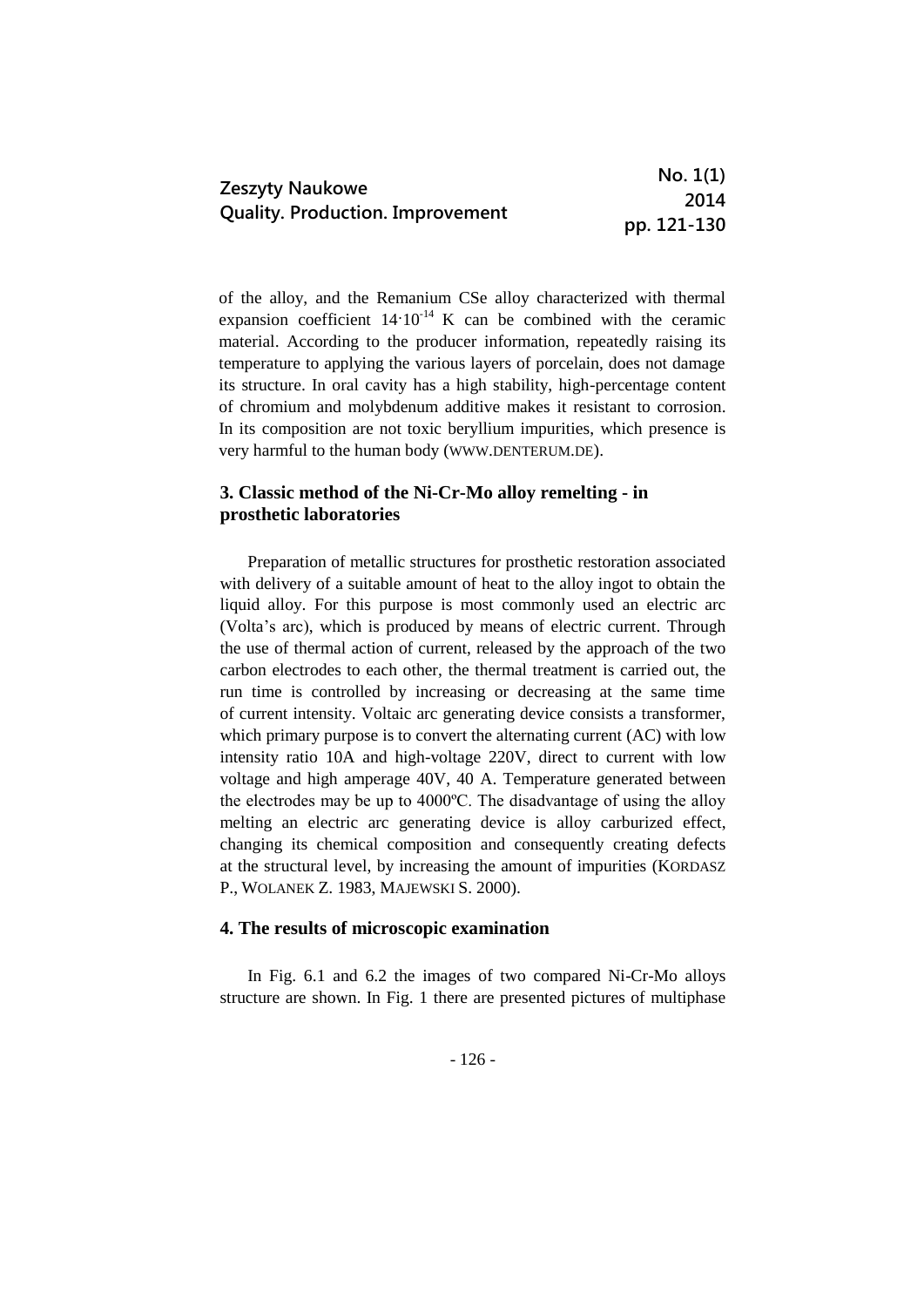|                                         | No. 1(1)    |
|-----------------------------------------|-------------|
| Zeszyty Naukowe                         | 2014        |
| <b>Quality. Production. Improvement</b> | pp. 121-130 |

Remanium G-soft alloy structure, whereas in Fig. 2 structure of Remanium CSe alloy. As it was stated in previous research (RADOMSKA K., KLIMECKA-TATAR D. 2013, ORLICKI R., KŁAPTOCZ B. 2003, RADOMSKA K., KLIMECKA-TATAR D., JAGIELSKA-WIADEREK K. 2013), TURCHIAI P.E.A., KAUFMANB L., LIUC ZI-KUI 2006) the Remanium CSe alloy, which is designed for metal-ceramic structures is characterized by a dendritic structure. But in the other hand the structure of Remanium G-soft alloy is also semi-dendritic. However, the axes of dendrites growth are slightly less marked, and light-phase areas are much more similar to the globular. Increased additive content of molybdenum and a variable ratio of Ni/Cr resulted that the interdendritic spaces occupy a much larger part of the alloy volume. It is known that both the dendrites composition and phase in interdendritic spaces is determined by the chemical composition of the melt and also casting technologies applied (e.g. higher temperature of alloy casting). The key role in terms of structure plays a segregation of major alloying elements (Ni, Cr, Mo).

In the structure of Ni-Cr-Mo dendrites are composed predominantly of γ intermetallic phase (fcc) enriched in nickel. Increased molybdenum content in the alloy composition causes the strong segregation, and thus enrich the interdendritic areas in Mo (CHOLEWA M., GAWROŃSKI J., ET AL. 2004). Strong segregation of elements in structure during crystallization is promoted both by Mo higher content, but also by higher temperature of remelting. An important fact is that, in most Ni-Cr-Mo alloys, that the strong segregation of chromium is not observed, but Cr content is a bit lower in interdendritic spaces (PERRICONE M.J., DUPONT J.N. 2006). The presence of other impurities in the composition of the alloy such as beryllium, iron, nitrogen, carbon, even in small quantities, is also a pronounced effect on the structure morphology, the form of small precipitates also accumulate in the interdendritic spaces (KORNEVA A., ORLICKA I., SZTWIERTNIA K. 2011., PERRICONE M.J., DUPONT J.N., CIESLAK M.J. 2003, PERRICONE M.J., DUPONT J.N. 2002).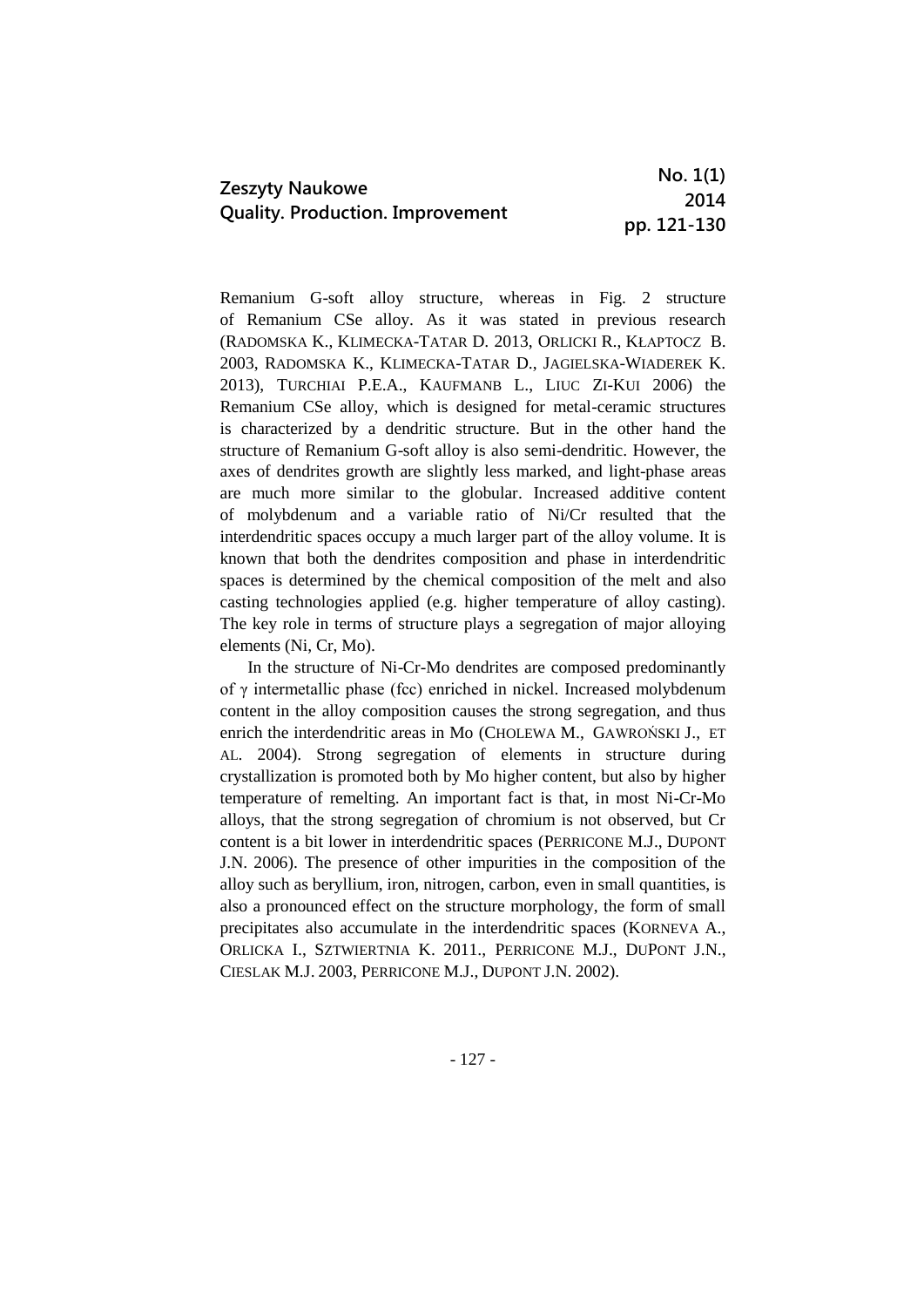|                                         | No. 1(1)    |
|-----------------------------------------|-------------|
| <b>Zeszyty Naukowe</b>                  | 2014        |
| <b>Quality. Production. Improvement</b> | pp. 121-130 |



*Fig. 1. The microstructure images of Remanium G-soft alloy. Source: own study*



*Fig. 2. The microstructure images of Remanium CSe alloy. Source: own study*

## **5. Summary**

Based on observation of the Remanium G-soft and Remanium CSe alloy microstructue, after remelting process using Volta's arc, revealed significant structural differences between the Ni-Cr-Mo alloys with a similar chemical composition. Demonstrated the relationship between the presented images, describe important feature, which is the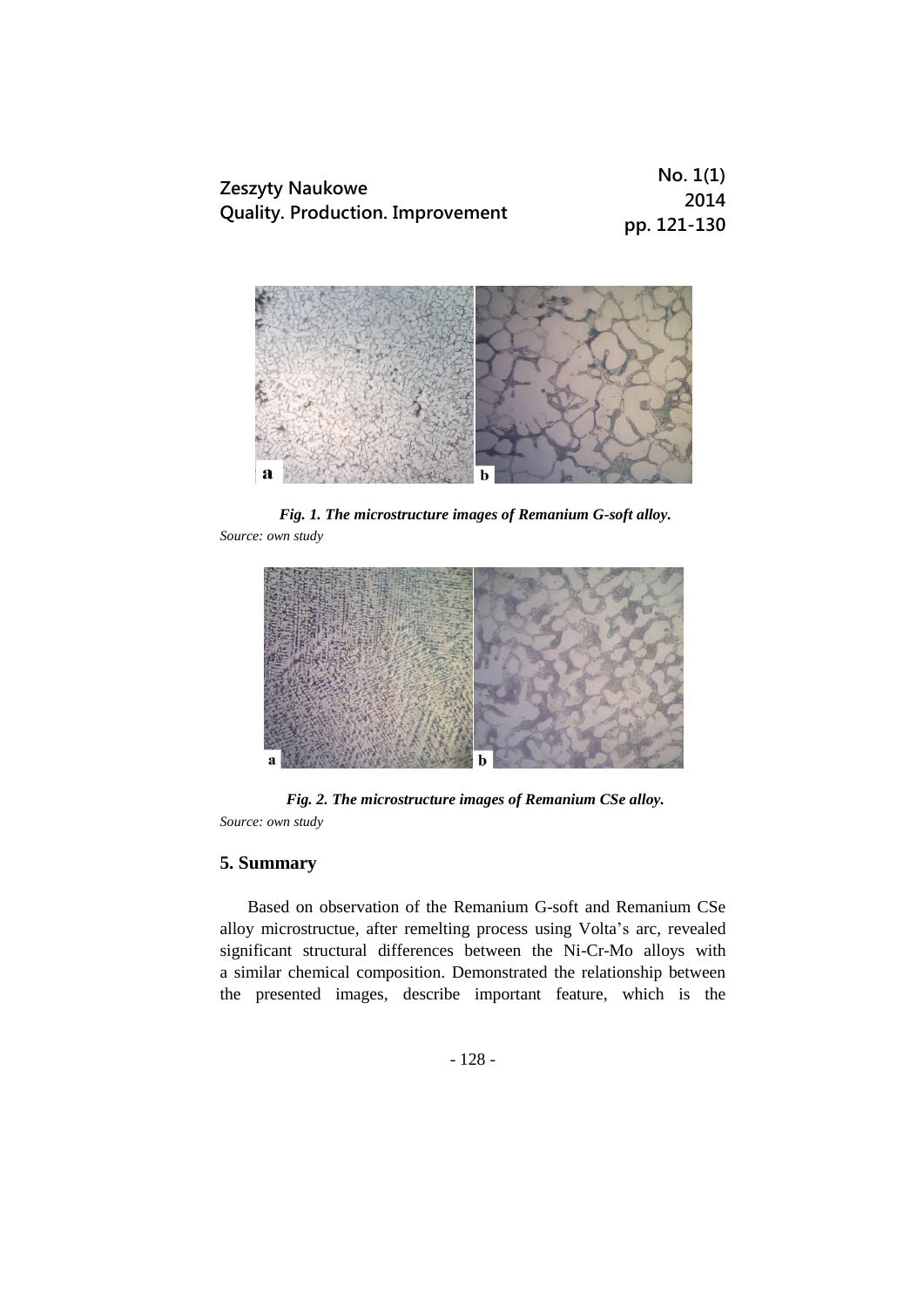|                                                                   | No. 1(1)    |
|-------------------------------------------------------------------|-------------|
| <b>Zeszyty Naukowe</b><br><b>Quality. Production. Improvement</b> | 2014        |
|                                                                   | pp. 121-130 |

quantitative contribution of phase  $\gamma$  (Ni-rich phase).

The Remanium CSe alloy, which is designed for metal-ceramic structures is characterized by a dendritic structure whereas the structure of Remanium G-soft, which is designed for metal-composite structures is semi-dendritic (the axes of dendrites growth are slightly less marked, and  $\gamma$  phase (Ni-rich) areas are much more similar to the globular. Increased additive content of molybdenum and lower content of Ni resulted that the interdendritic are more dominant. The key role in terms of structure plays a segregation of major alloying elements (Ni, Cr, Mo).

Differences in the elements content and structural features of Remanium G-soft and Remanium CSe alloy confirm that the Remanium CSe, more than G-soft, suitable for use as a construction material for veneering ceramic. Repeated heating during the firing treatment of subsequent ceramics layers, lead to significant number of local melting which is beneficial to create a permanent connection metallic substructure with ceramic material.

#### **Bibliography**

- 1. CIAPUTA T., CIAPUTA A. 2009. *Podstawy wykonawstwa prac protetycznych*. ELAMED. Kraków
- 2. Data from the manufacturer *www.denterum.de*
- 3. RADOMSKA K., KLIMECKA-TATAR D. 2013. *The effect of melting/casting method of Ni-Cr-Mo dental alloy on the corrosion resistance in ringer solution*, Ochrona przed Korozją 11, s. 527-530.
- 4. ORLICKI R., KŁAPTOCZ B. 2003. *Inżynieria Stomatologiczna Biomateriały*. Tom I nr 1, s. 3.
- 5. RADOMSKA K., KLIMECKA-TATAR D., JAGIELSKA-WIADEREK K. 2013. *Dental alloy corrosion characteristics remanium G (Ni-Cr- Mo) melting/casting by different techniques*, Ochrona przed Korozją 57, s. 262- 268.